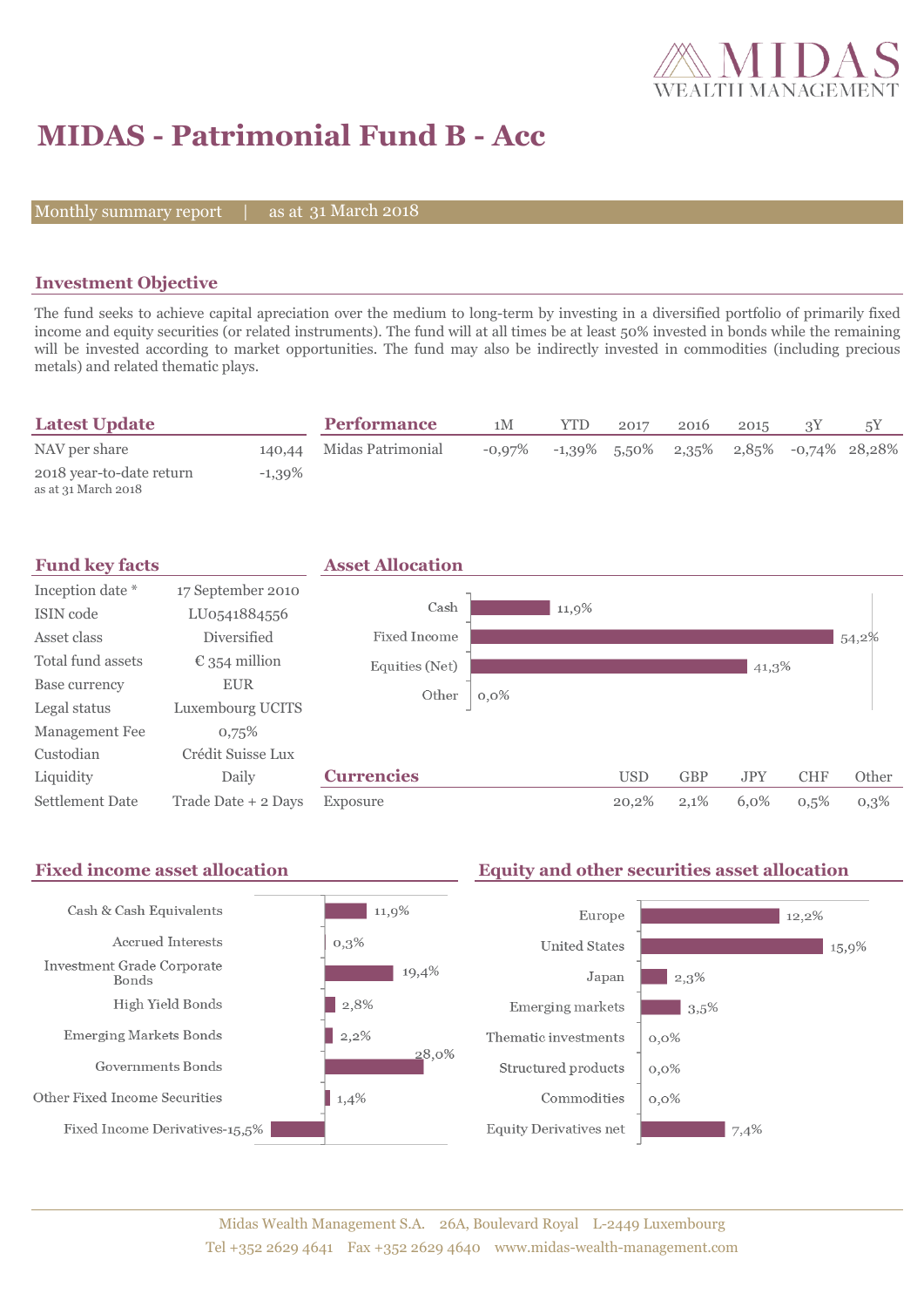

# **MIDAS - Patrimonial Fund B - Acc**

Monthly summary report | as at 31 March 2018

| Top 10 fixed income holdings         | YTM     | Rating     | Weight  | <b>Fixed income rating breakdown</b> |
|--------------------------------------|---------|------------|---------|--------------------------------------|
| DEUTSCHLAND REP : DBR 0 1/2 08/15/27 | 0,5%    | <b>AAA</b> | 5,4%    |                                      |
| BTPS: BTPS 2 02/01/28                | 1,8%    | <b>BBB</b> | 3,8%    | AAA<br>13,4%                         |
| FRANCE O.A.T.: FRTR 0 1/2 05/25/25   | 0,3%    | AA         | $3,2\%$ | AA<br>10,1%                          |
| BTPS : BTPS 1.45 $11/15/24$          | $1,2\%$ | <b>BBB</b> | 2,8%    | A<br>$0,0\%$                         |
| BTPS: BTPS 0.9 08/01/22              | 0,5%    | <b>BBB</b> | 2,7%    | <b>BBB</b><br>41,1%                  |
| HELLENIC T-BILL : GTB 0 04/10/18     | 0,7%    | B          | 2,3%    | BB<br>$5,2\%$                        |
| SPANISH GOV'T: SPGB 0.45 10/31/22    | 0,1%    | <b>BBB</b> | 1,9%    | B<br>5.5%                            |
| GAZPROMBANK: GPBRU 3.984 10/30/18    | 0,8%    | $BB+$      | 1,7%    | <b>CCC</b><br>$0,0\%$                |
| ILIAD : ILDFP 1 1/2 10/14/24         | $1,5\%$ | <b>NR</b>  | 1,7%    | <b>NR</b><br>24,6%                   |
| SPANISH GOV'T: SPGB 1.6 04/30/25     | 0,7%    | <b>BBB</b> | 1,6%    |                                      |

| Top 10 equity holdings         | Sector                        | Weight | <b>Equity sector breakdown</b>        |                     |
|--------------------------------|-------------------------------|--------|---------------------------------------|---------------------|
| ALIBABA GROUP HOLDING-SP ADR   | <b>Information Technology</b> | 0,8%   | <b>Consumer Discretionary</b>         | $13,3\%$            |
| <b>JPMORGAN CHASE &amp; CO</b> | Financials                    | 0,8%   | Consumer Staples                      | 10,7%               |
| <b>BANK OF AMERICA CORP</b>    | Financials                    | 0,8%   | Energy                                | $\blacksquare$ 5.8% |
| <b>MICROSOFT CORP</b>          | Information Technology        | 0,8%   | Financials                            | 18,0%               |
|                                |                               |        | Health Care                           | 13,1%               |
| ESTEE LAUDER COMPANIES-CL A    | <b>Consumer Staples</b>       | 0,7%   | <b>Information Technology</b>         | 18,3%               |
| ROYAL CARIBBEAN CRUISES LTD    | Consumer Discretionar 0,7%    |        | Industrials                           | 10,4%               |
| <b>BROADCOM LTD</b>            | Information Technolog 0,7%    |        | Materials                             | $15,5\%$            |
| AMAZON.COM INC                 | Consumer Discretionar 0,7%    |        | Telecommunication $\blacksquare$ 1.6% |                     |
| <b>BREMBO SPA</b>              | Consumer Discretionar 0,7%    |        | Utilities                             | $1,1\%$             |
| <b>TOTAL SA</b>                | Energy                        | 0,7%   | Real Estate                           | $2,2\%$             |
|                                |                               |        |                                       |                     |

### **Top 5 funds and other holdings**

| Nordea Stable Emerging Markets Equity | 2,7% |
|---------------------------------------|------|
| La Francaise Sub Debt                 | 2,5% |
| Amundi ETF TOPIX EUR Hedged           | 2,3% |
| MM Convertible Europe                 | 1,4% |